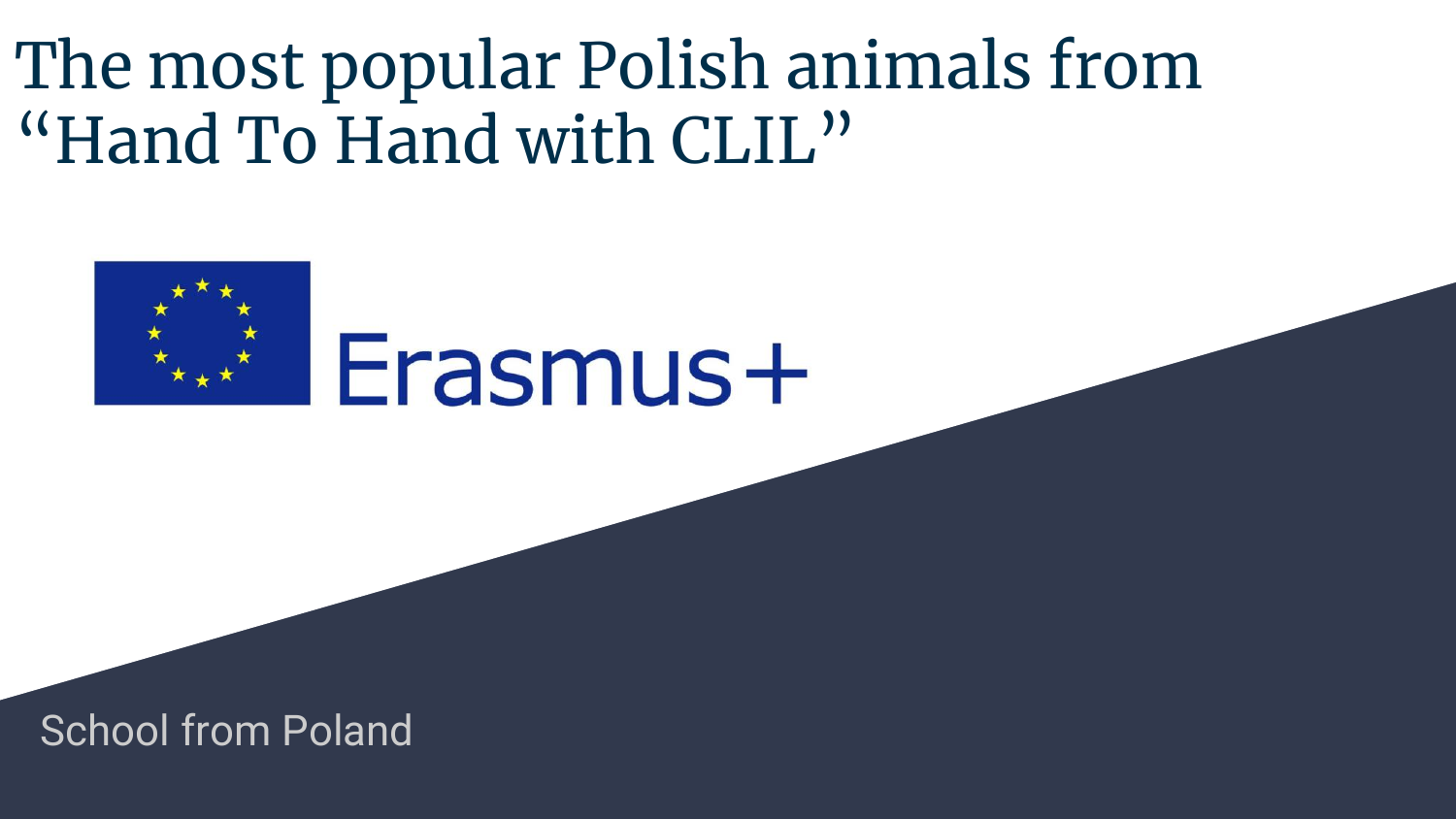Eagle

- These are extremely majestic and beautiful birds. They are a symbol of courage, rebirth and strength.
- As a breeding bird, it occurs primarily in the Carpathians from the Tatra Mountains to the Bieszczady Mountains and single pairs in Pomerania and Masuria. Nomadic birds are seen all over the country

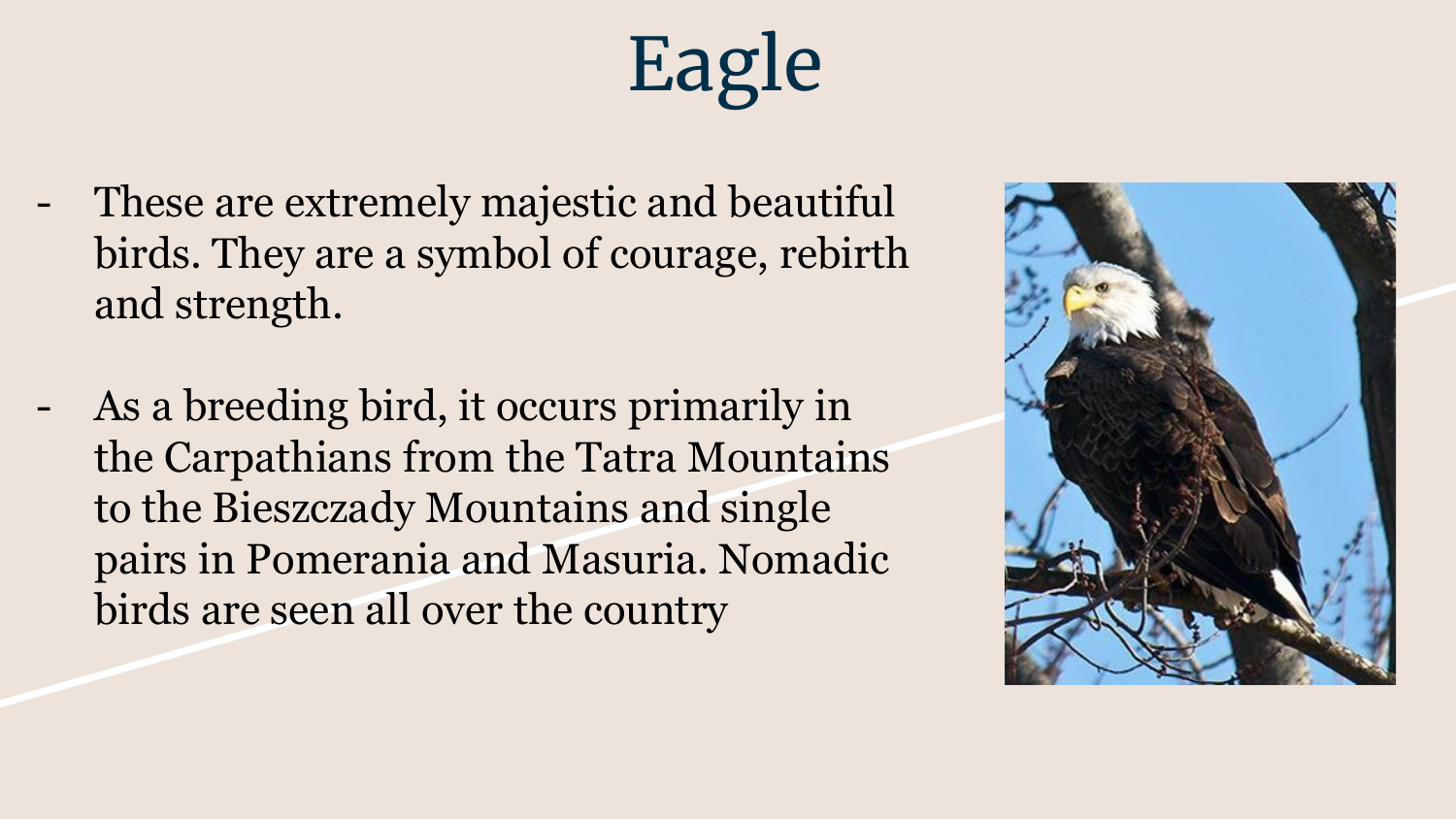- Golden eagles are one of the strongest and fastest birds in the world. In diving, they reach speeds of up to 160 km / h, although they usually fly at an average speed of about 45 km / h.
- Eagles are carnivorous birds. They hunt other, smaller birds, small mammals, and sometimes also fish.



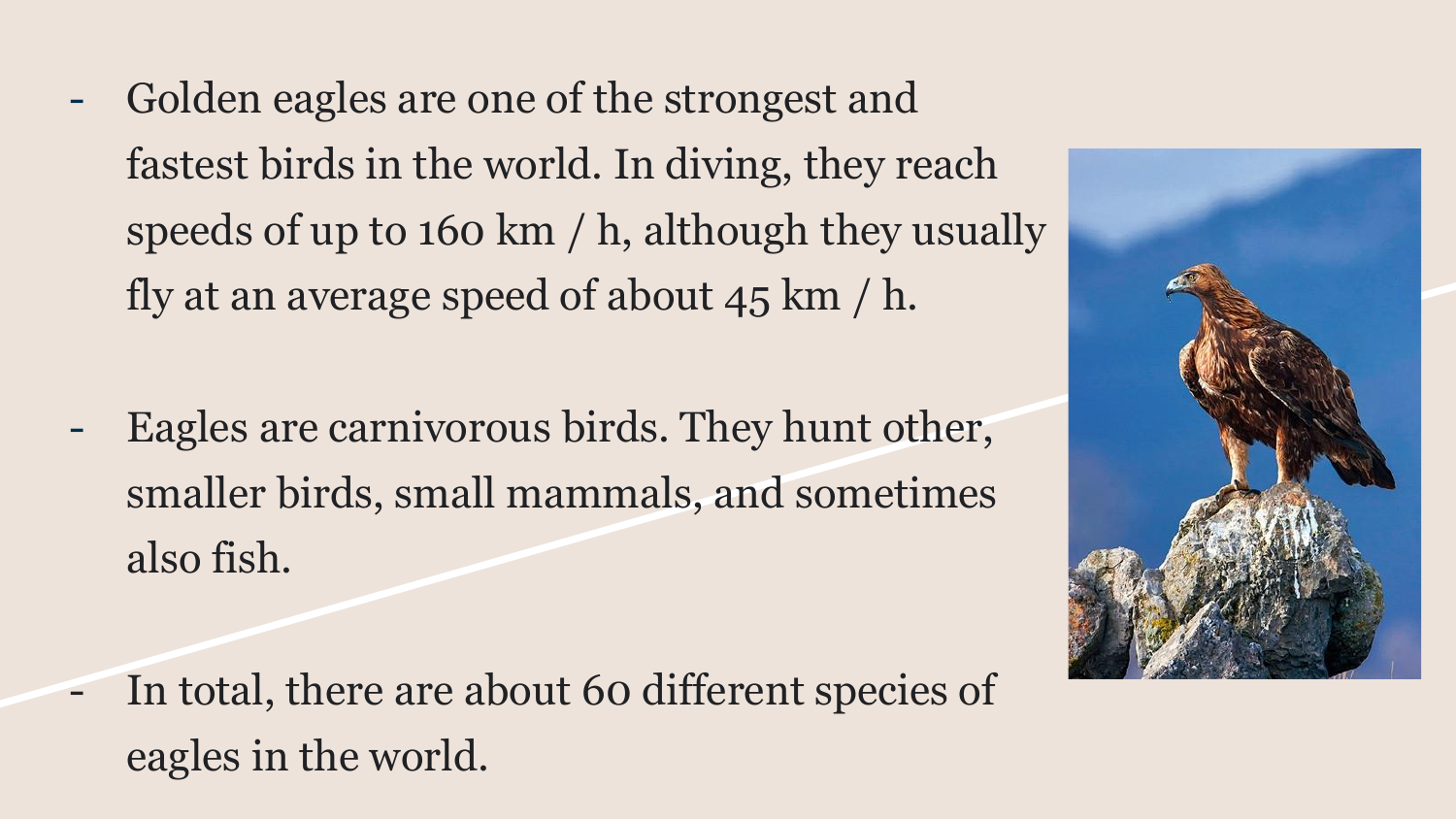## Eagle on the Polish coat of arms

- In Poland, the eagle is of particular importance. Its image is visible both on the coat of arms and on Polish coins.
- The emblem of the Republic of Poland is the image of a white eagle with a golden crown on its head turned to the right, with unfolded wings, with a beak and golden claws, placed in the red field of the shield.

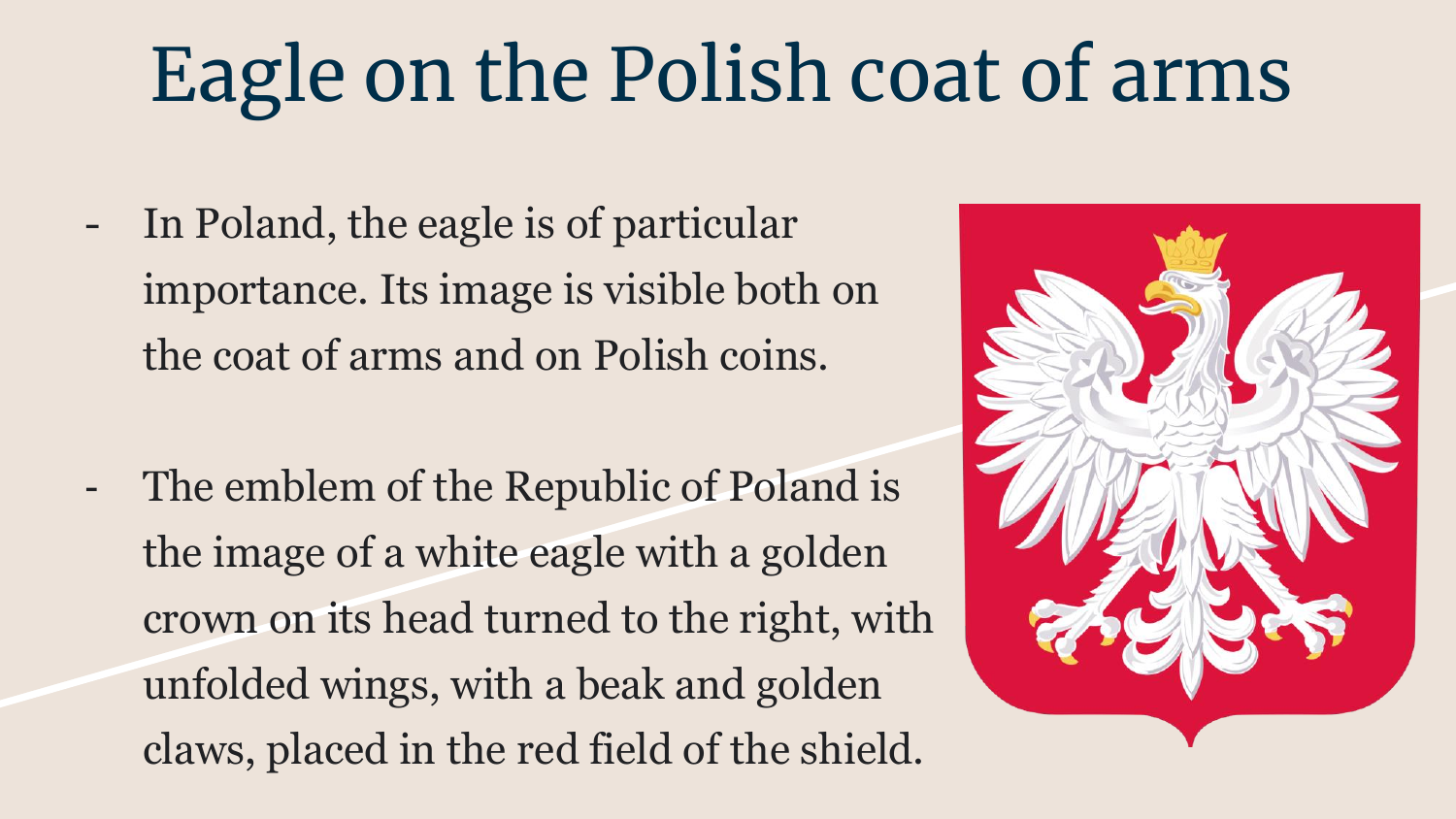

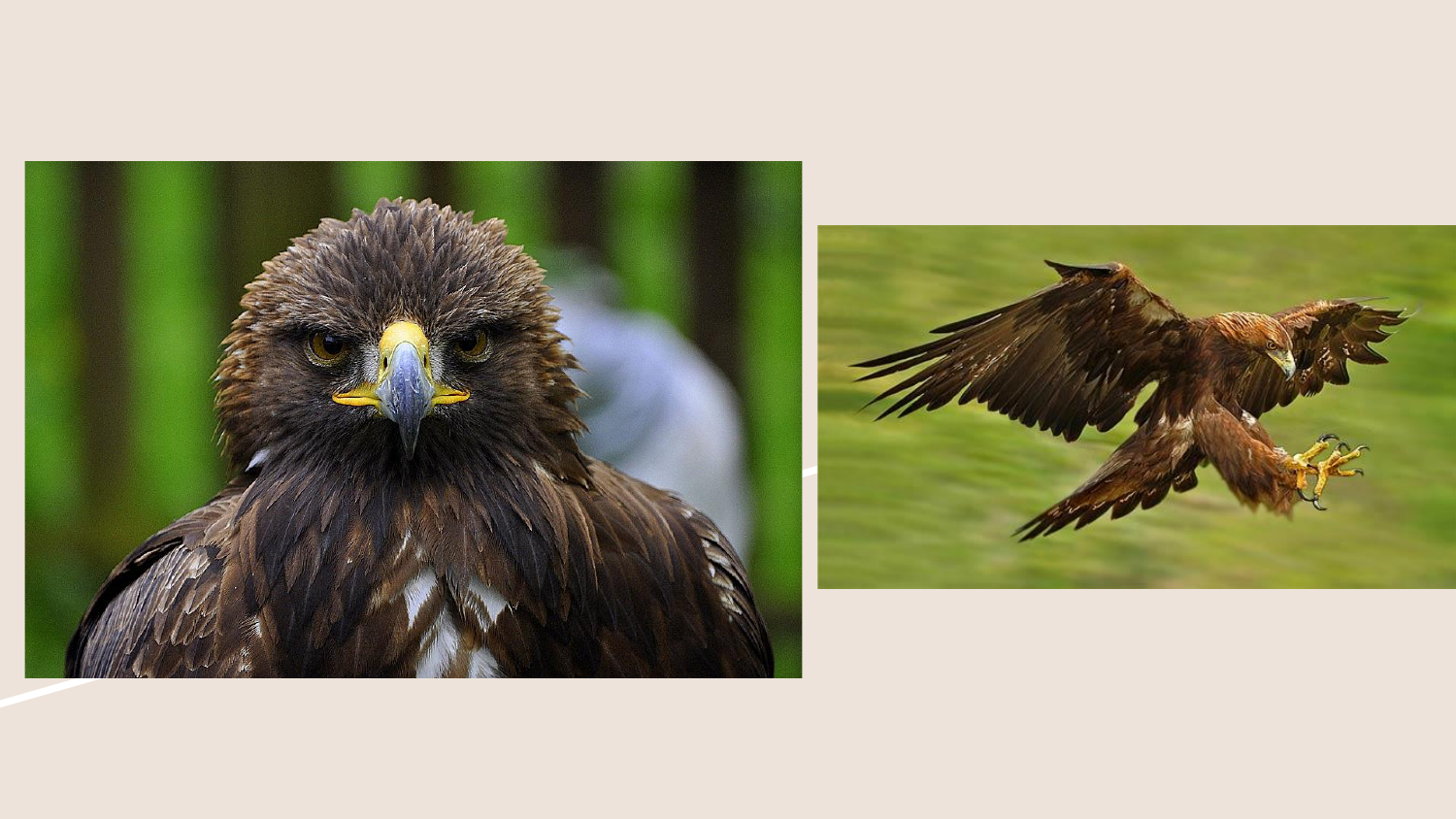## Wisent

- The bison is the largest wild mammal in Europe.
- The population of these animals in Poland is 2,312 individuals.
- The average weight of an adult male European bison is 700 kilograms, but there are individuals weighing almost a ton.



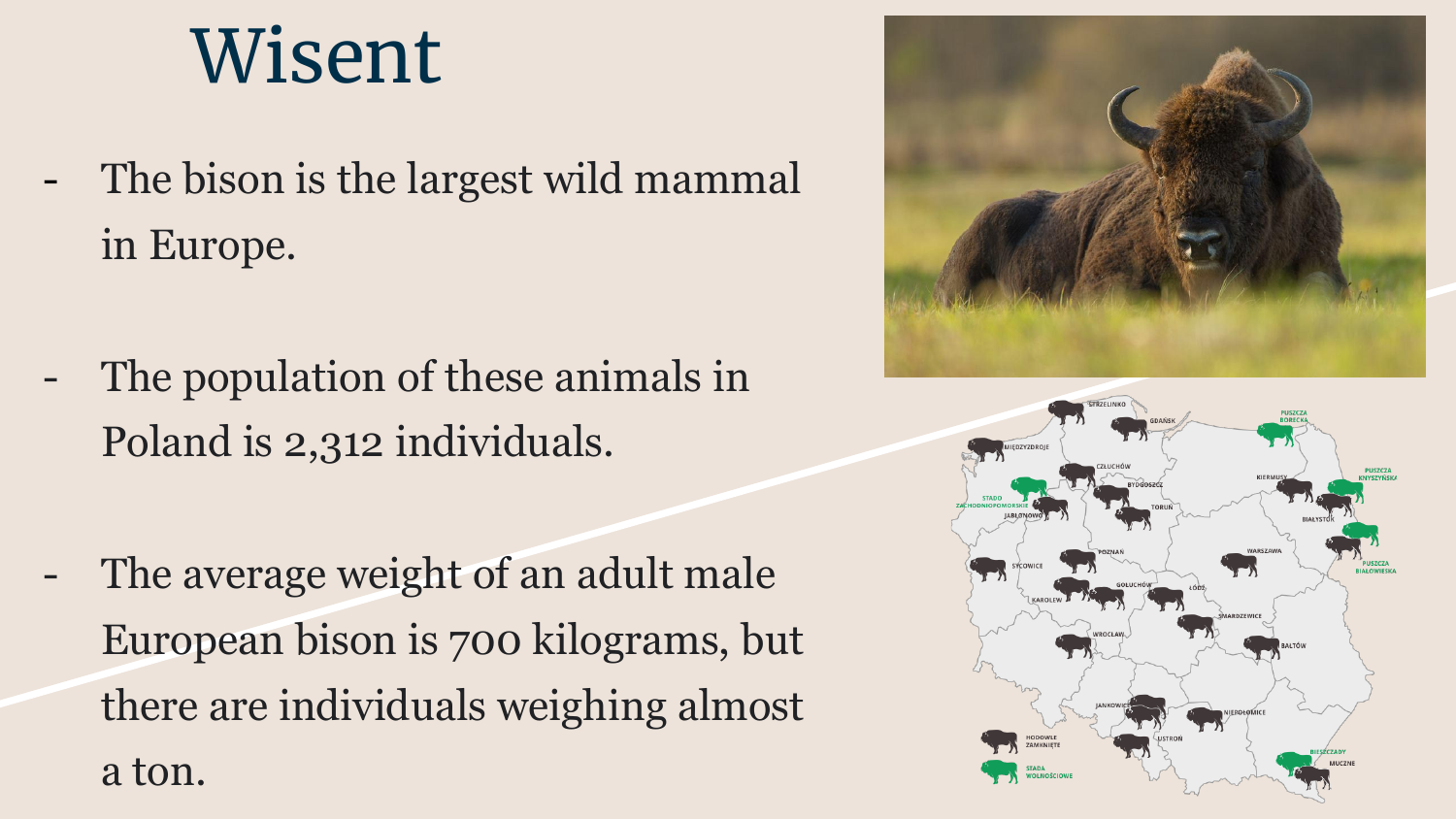- Bison in captivity can live to the age of 30, but those that occur in the wild can rarely reach this age.
- They are herbivores. Their food is mainly grass and herbaceous plants.
- In 1923, thanks to the initiative of Poles, the International Society for the Protection of the Bison was established.

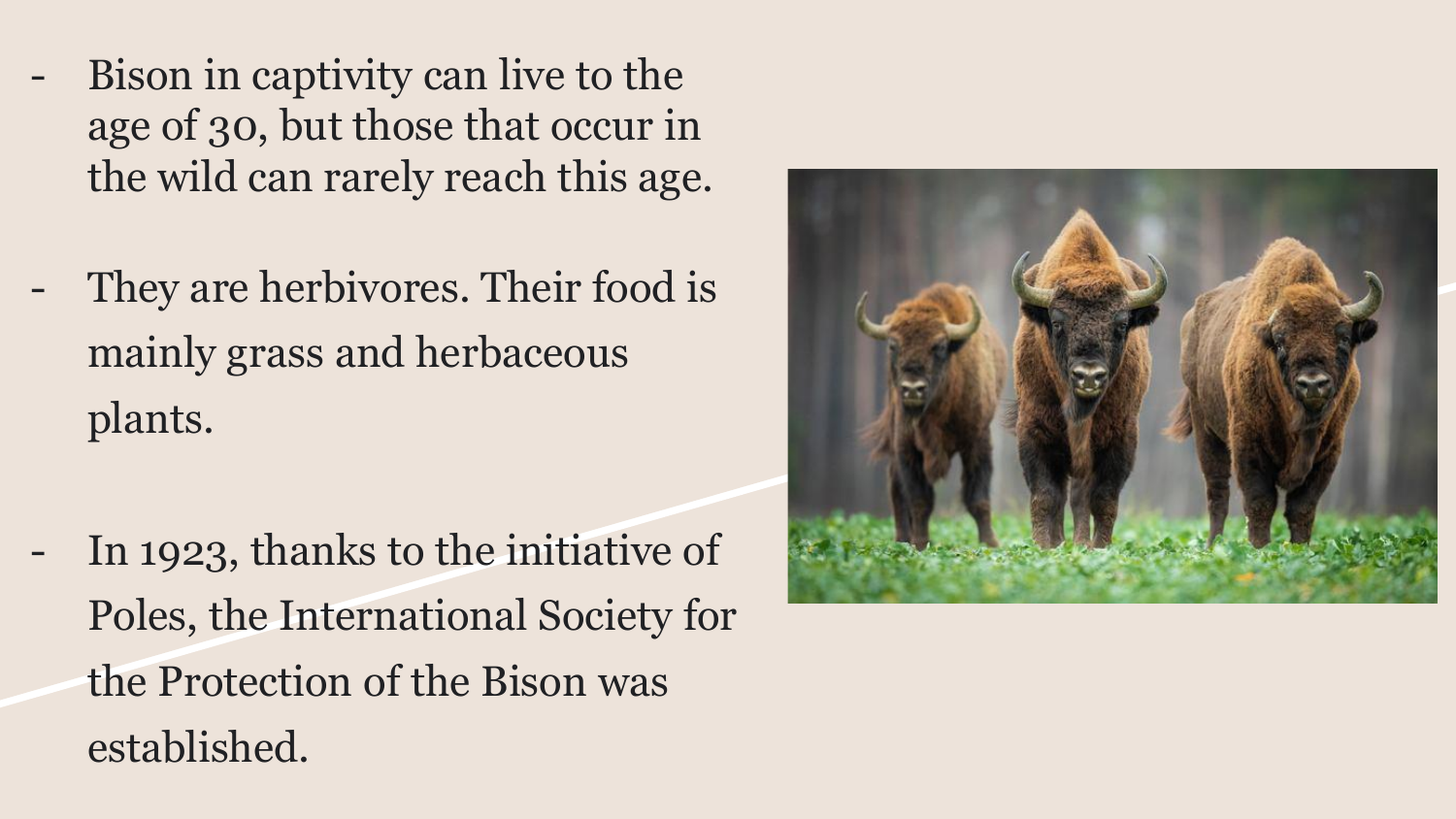